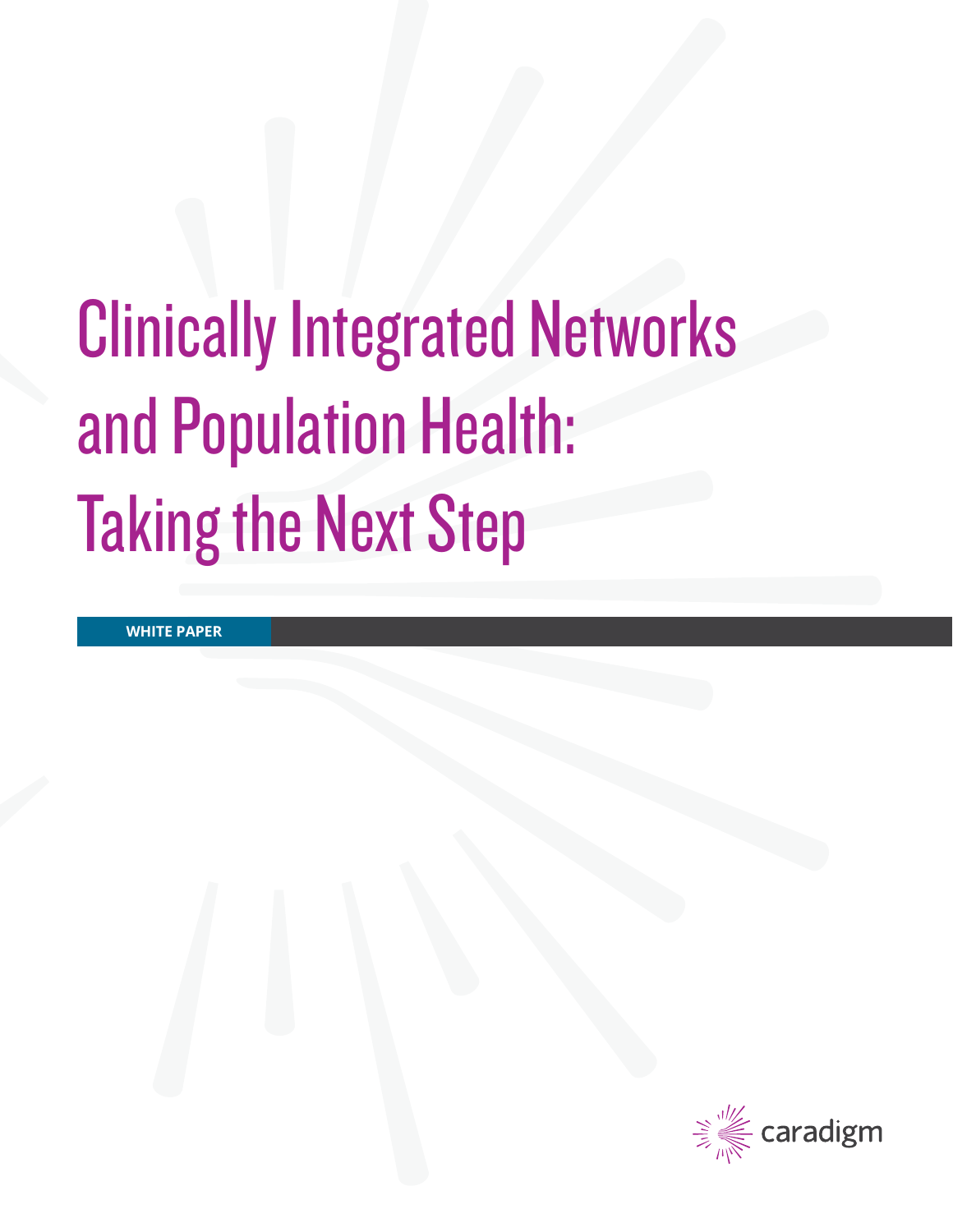Healthcare organizations increasingly face the demands of value-based reimbursement as hospitals and physicians are held accountable for higher quality care delivered at a lower cost. As organizations plan and prepare for value-based care, they also must remain focused on margins threatened by increased cost structure and declines in reimbursement in the current fee-forservice environment.

To maintain focus on current operations while positioning themselves for the opportunities in this value-based reimbursement market, many hospitals and physicians have turned to clinical integration as a viable option. Growing in number since 1996, when the Federal Trade Commission (FTC) provided guidance on its antitrust enforcement policies related to healthcare organizations so that affiliated healthcare providers could avoid triggering anti-kickback, Stark Law and similar regulatory violations, today there are an estimated 500 clinically integrated networks (CINs) in the United States. In general, CINs formed to address four aims:

- Increase quality
- Reduce cost and waste in the current system to maintain margin
- Sustain independence for physicians not ready for hospital employment
- Position providers to take on higher levels of accountability to effectively manage utilization and the health of populations<sup>1</sup>

To achieve these four aims, CINs need to acquire and employ the appropriate health information technology (HIT) solutions. CINs can employ technological solutions in several ways to advance their goals, including assisting a physician in adhering to clinical protocols, reporting on quality measures, tracking care costs to identify opportunities for improvement, and effectively coordinating patient care (especially for high-cost, high-risk patients), thus improving outcomes and reducing costs.

While existing IT solutions like electronic medical records (EMRs) and health information exchanges (HIEs) have helped CINs achieve the first three aims, they have fallen short in enabling CINs to effectively manage utilization and the health of populations. To achieve this goal, CINs require new types of information technology solutions that allow them to understand and manage clinical and financial risk for optimal outcomes.

## **History and growth**

Clinical integration enables collaboration among independent providers to deliver high-quality care in a more efficient manner. These independent physicians, hospitals and other providers share responsibility for the care of patients, across the community, and share patient information to fulfill that responsibility.

The Department of Justice and the FTC define clinical integration as an active and ongoing program to create a high degree of interdependence and cooperation among physicians and hospitals to control costs and ensure quality.2 Working together, these providers can more effectively compete for payer and employer contracts because they demonstrate higher quality and greater efficiency in care delivery.

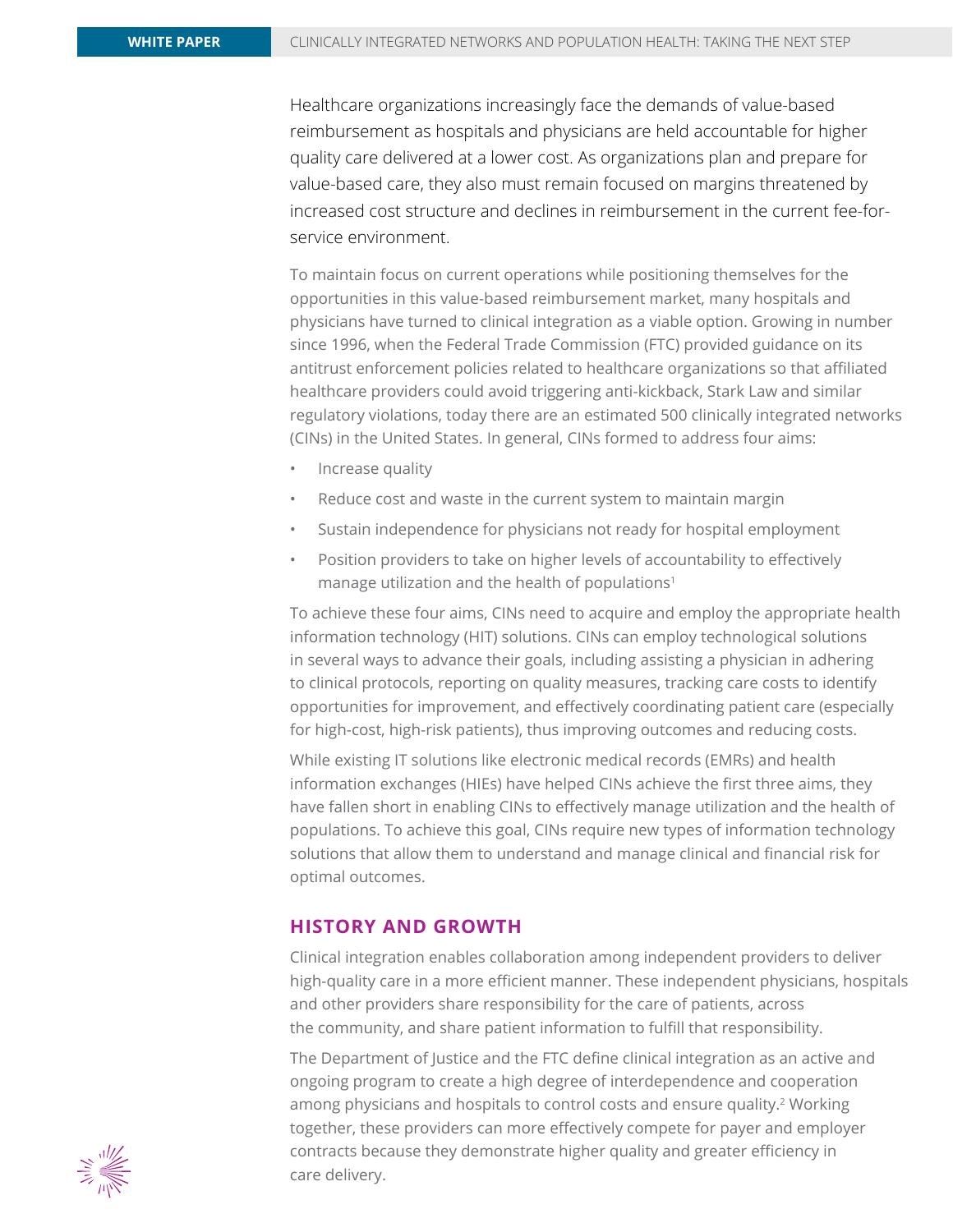Because of this higher quality and greater efficiency, the antitrust laws that often prohibit joint contract negotiations may permit clinically integrated providers to engage in collective negotiations with health plans or other payers.

Recently, interest in CINs has grown rapidly as a result of payers shifting to value-based reimbursement, favoring those providers that deliver high-quality care in an efficient manner. Employers as well are pursuing value-based purchasing arrangements. Achieving measurable improvements in quality and efficiency demanded under these new payment models requires coordination and collaboration among a community's providers. A CIN provides a vehicle for independent providers to work together for these purposes while protecting their individual interests.

## **Information technology**

Health information technology (HIT) has been identified as the backbone of the clinically integrated network's value proposition.3 HIT is necessary for CINs to effectively coordinate care, communicate among the sites of care in the network, collect measurable data and address a wide variety of other needs:

- House established clinical guidelines and measures
- Allow access to clinical guideline adherence at the provider, practice, and network levels
- Provide a secure mechanism for provider communication
- Enable providers across a network to access patient information and refer patients to specialists using an integrated information system
- Create a central data repository enabling a longitudinal patient record
- Develop disease registries
- Allow clinical decision support based on clinical guidelines and measures
- Enable patient access to clinical support through a portal, such as secure provider messaging, reminders and alerts, test results viewing and prescription refill requests
- Report provider, practice, and network-level patient outcomes<sup>4</sup>

HIT is critical for CINs to meet their four key aims—increase quality, reduce cost and waste, sustain independence, and effectively manage utilization and the health of populations.

### **Improve quality**

Factors that threaten healthcare quality and patient safety include those that fall within the categories of adverse events and variation in care.

Adverse events are costly in terms of clinical outcomes and financial results. The death of one of every 10 Medicare patients is attributable to lapses in patient safety, and those incidents result in nearly \$9 billion in excess healthcare costs.<sup>5</sup> A typical 350-bed hospital, averaging 14,000 admissions and 5,500 surgeries suffers over 3,000 adverse events per year—including pressure ulcers, adverse drug events and

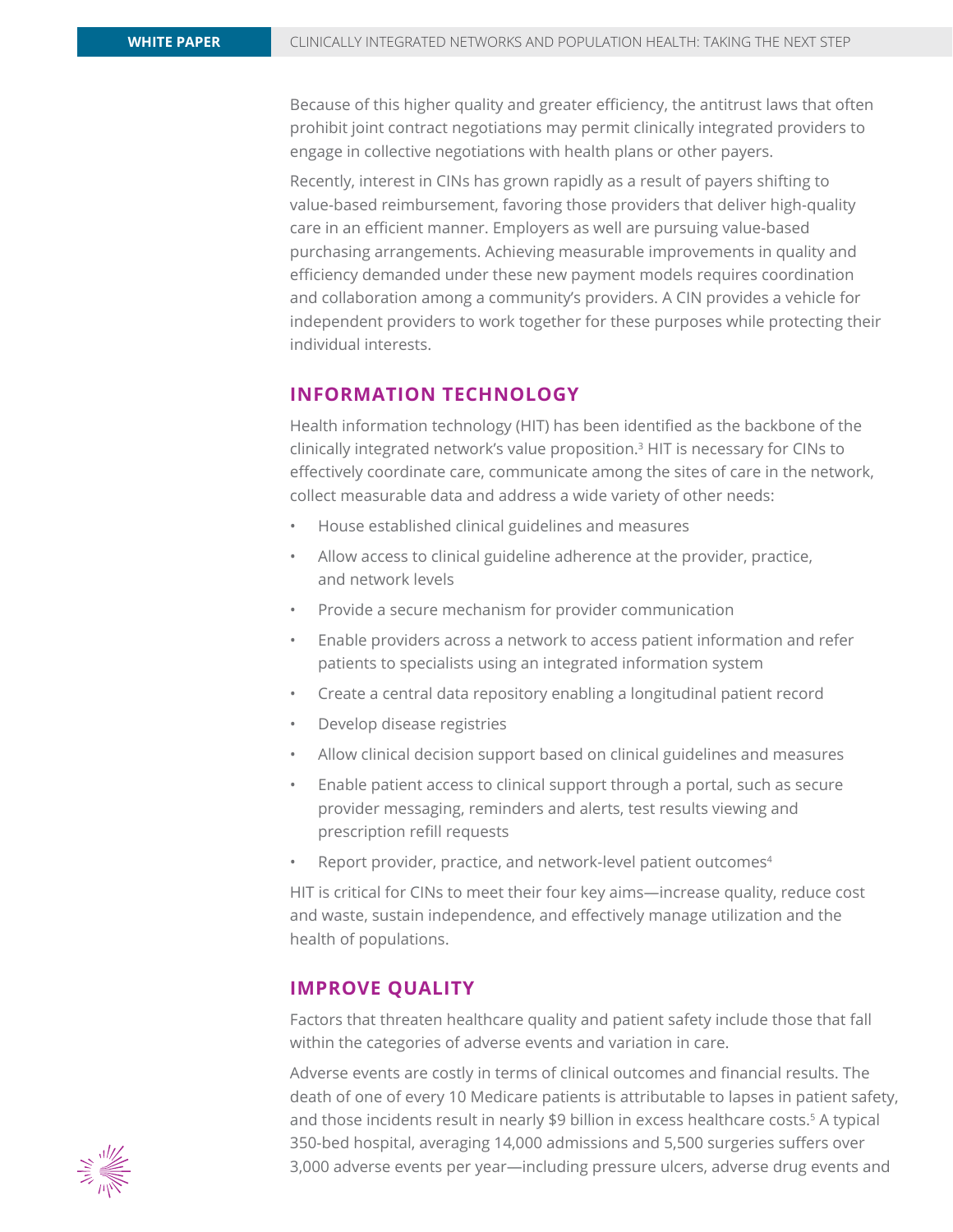healthcare-associated infections.<sup>6</sup> Nearly 100,000 people a year in the US die as a result of healthcare-associated infections, more than breast cancer and prostate cancer combined.

In addition to adverse events, unintended variation in care can threaten the quality of that care. An estimated 45 percent of patients within the US fail to receive the recommended package of care for their condition or symptoms.7 Unintended variation leads to \$12 billion in avoidable medical costs and contributes to 30 percent of the US expenditure on healthcare spent on ineffective or redundant care.<sup>8</sup>

Quality and operational improvements are requirements for a clinically integrated network. CINs provide the means to engage physicians in determining how quality is defined and measured and take an active role in care redesign and protocol development to increase quality. Areas of focus are defined through a set of initiatives with metrics and baselines. For those initiatives, quality targets are defined in advance and if achieved, incentive payments are distributed to physicians.

A number of IT solutions that help organizations deliver progressively improved quality outcomes.

- Patient or disease registries track outcomes and recall patients when needed. Registries collect data related to patients with a specific diagnosis, condition or procedure that can be accessed online by providers across the healthcare community. They are intended to track patients and their compliance with guidelines across populations; physician compliance with those guidelines; and outcomes for interventions. Registries enable healthcare providers to deliver proactive care and treatment to individual patients or groups of similar patients, in order to help reach certain quality goals.
- **Patient dashboards** or **scorecards** alert providers to gaps in care or quality measures at the point of care. It is important for healthcare organizations to select robust solutions that aggregate near real-time patient data from across the care continuum, and deliver that information to clinicians within their EMR workflow. With rapid access to more complete patient data within the EMR, clinicians can gain additional insight about the actions needed to provide quality care. This additional patient data can include readmission risk or infection-risk scores, quality-measure gaps, disease-management gaps in care, or other data determined by the organization.
- **Clinical surveillance** and **infection tracking** applications can aggregate and display near real-time inpatient data, including nursing documentation, to help healthcare organizations identify cohorts of at-risk patients, proactively manage those patients and facilitate timely interventions. Adverse events tracked include catheter-associated urinary tract infection (CAUTI), central line-associated bloodstream infection (CLABSI), sepsis or systemic inflammatory response syndrome (SIRS), glycemic control and catastrophic clinical deterioration.

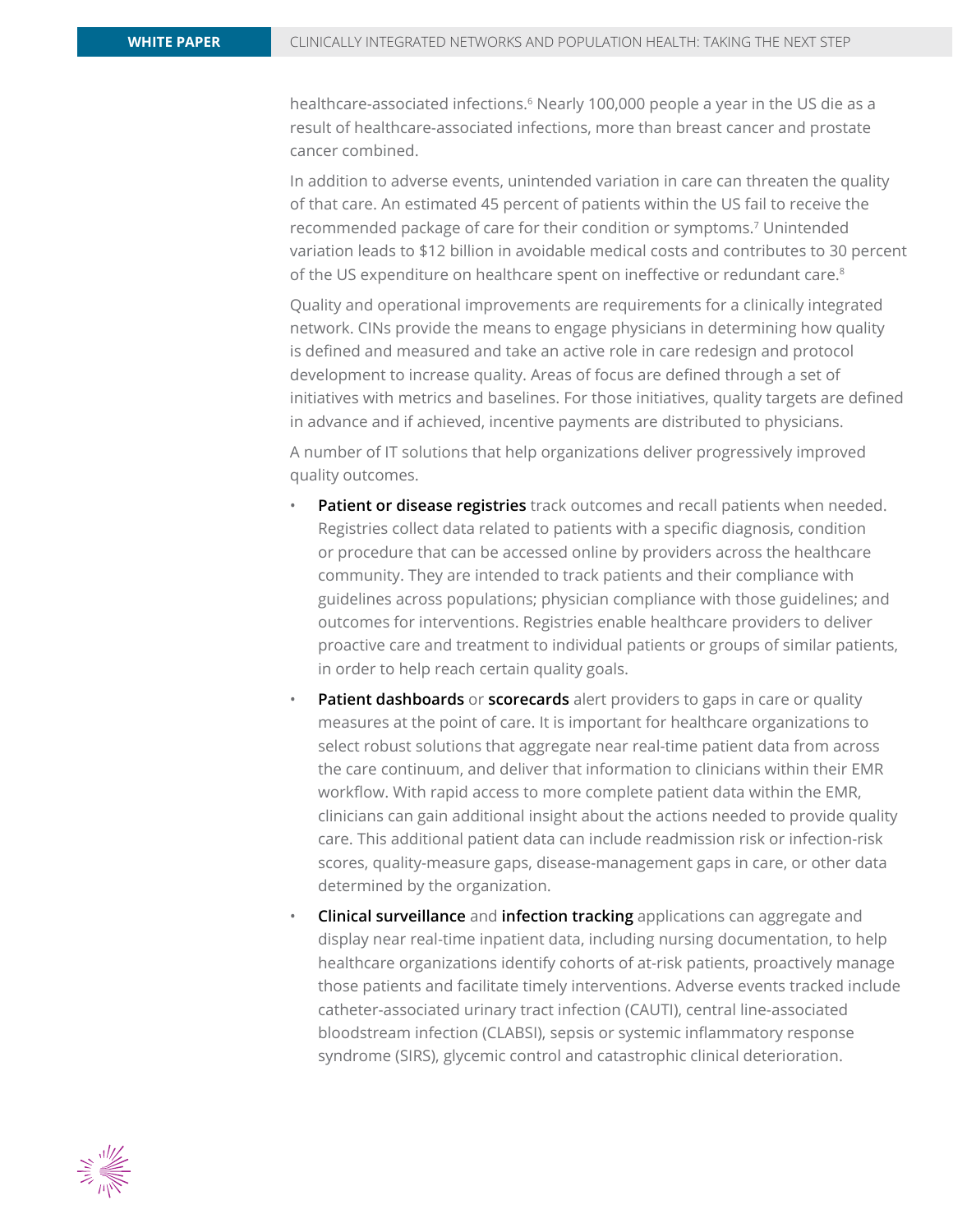- **Clinical protocol compliance applications** enable organizations to set parameters for cost, risk and outcomes. Built for quality managers and the department heads responsible for managing performance, these operational and analytical toolsets provide a mechanism to drive quality initiatives. They offer a variety of out-of-thebox preconfigured protocol compliance sets, provide for customizable thresholds and definitions of protocols specific to organizations, and offer seamless workflow integration between protocol data and hospital systems. By codifying current clinical knowledge and best practices into clear guidelines, the applications allow aggregated data to be surfaced in near-real time to facilitate intervention.
- **Quality analytics** solutions can generate report cards on physician performance. They offer drill-down and root cause analysis for each measure and sub-measure, at the facility, provider and patient level, and compare performance relative to national benchmarks and institution specific targets. This enables organizations to identify areas for improvement and take proactive steps to enhance quality.

CINs have successfully implemented programs and technology to drive improvements in quality in healthcare delivery. Annual results from one CIN demonstrate the potential.9

- A comprehensive asthma management initiative resulted in a control rate 23 percentage points above the national average and saved \$11 million in direct and indirect medical costs.
- Diabetes key performance indicators exceeded national predicted averages by 9 percentage points for HbA1c good control and by 23 percentage points for hypertension control. Calculating savings from just one of the control outcomes, HbA1c, saved more than \$4.9 million annually above national average performance levels.
- The administration rate for Combination 3 immunizations exceeded the 90th percentile for combined preferred provider organizations (PPOs) and health maintenance organizations (HMOs).
- The rates of immunization for rotavirus-related diseases exceeded national rates by 10.6 percentage points for HMO and 19.0 percentage points for PPO patients, resulting in a savings of over \$4.4 million in avoided hospitalization costs.

# **Reduce cost and waste**

More than half of all healthcare spending—up to \$1.2 trillion of the \$2.2 trillion spent annually in the US-has been deemed wasteful spending.<sup>10</sup>

Two significant contributors are clinical and operational inefficiencies. Often, those providing or paying for care don't have the information available for appropriate clinical decisions. In addition, that information isn't always used even when available. Variation in treatment results in a reported one-third of healthcare spending on unnecessary hospitalizations, redundant tests, unproven treatments, and excessive end of life care. Greater adoption of evidenced-based practices could help address unintended variation; one study showed that only 55 percent of patients receive recommended care.11 Removing redundancies could save more than \$40 million annually, according to an estimate by Johns Hopkins Hospital, "just by getting computers talking to each other."

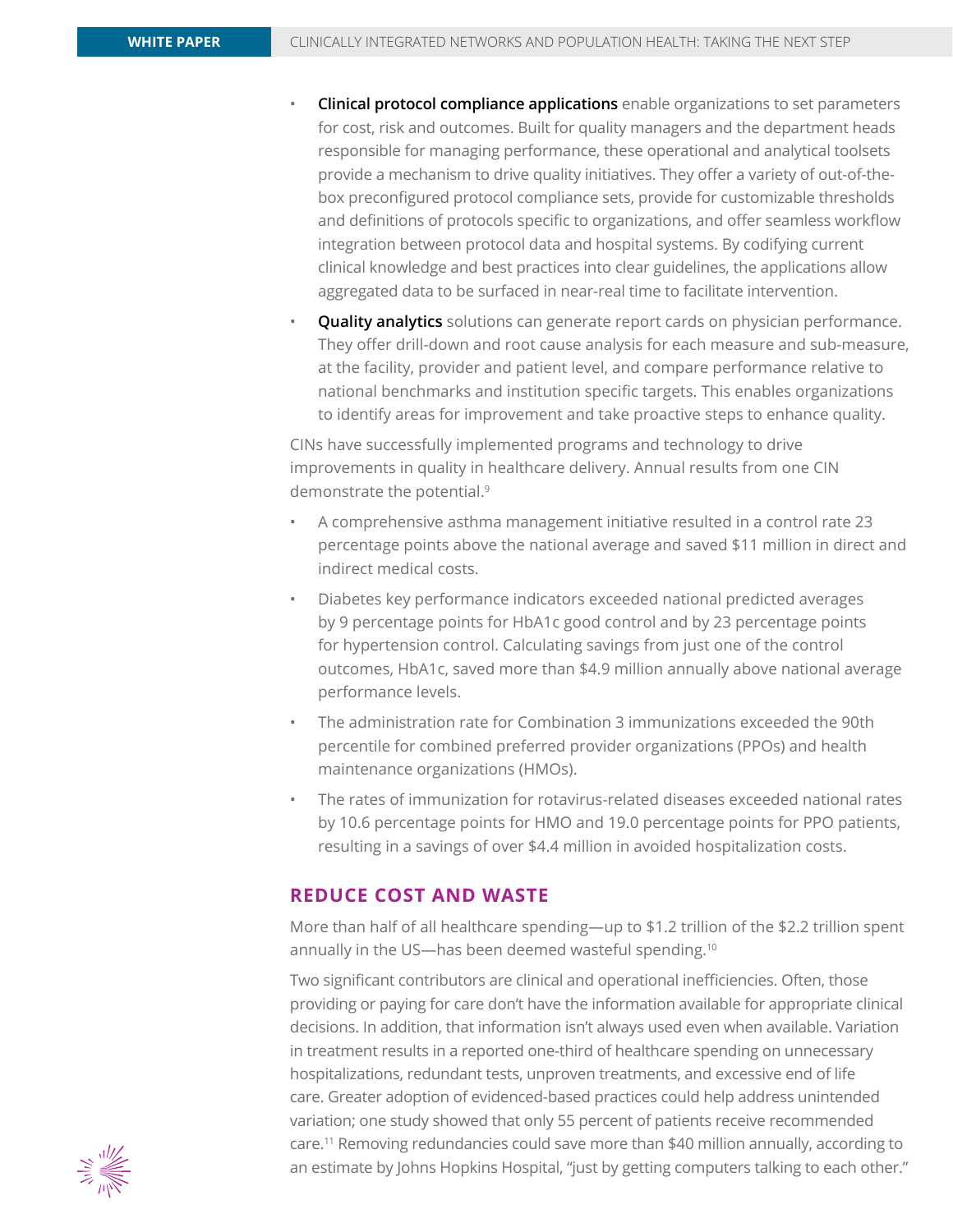Operational improvement projects are necessary components of a clinically integrated network. Clinical integration allows physicians to take an active role more effectively managing costs, reducing variation and eliminating unnecessary waste within the delivery system. Health information technology can help those networks achieve these aims.

- **Health information exchange** (HIE) can serve two purposes: sharing a breadth of patient data from across the healthcare community to provide a more comprehensive set of information for each provider; and making test results and similar information available to help reduce duplicate or unnecessary services.
- **Patient dashboards** or **scorecards** alert providers to gaps in care or quality measures at the point of care. This enables a provider to address those gaps while the patient is in the office, increasing efficiency by avoiding a separate visit. Such dashboards can also identify patients at risk of readmission risk or infection, enabling actions that might prevent an unnecessary hospitalization.
- **Clinical protocol compliance** applications enable organizations to drive evidencebased practices and reduce variation. They turn clinical knowledge and best practices into clear guidelines surfaced in near-real time to facilitate intervention.
- **Analytics** solutions can measure physician performance and compare that performance at the facility and provider level to institution specific targets and national benchmarks.

CINs have had success implementing programs and technology to drive improvements in efficiency in healthcare delivery. Five-year results from one CIN demonstrate the potential:

- Improved financial margins lowered their staff FTE requirements by 10 percent
- Decreased number of referrals to the hospital as a result of increased patient engagement. The absolute number of emergency room evaluations has remained flat despite a 28.6 percent increase in the number of patients.
- Decreased hospital admissions by 16 percent and 9.7 percent in two consecutive years.

## **Sustain independence**

The United States has seen rapid consolidation over the past decade among insurers, physician practices, and pharmacies. Two main factors have been behind the push for size: to achieve economies of scale and the desire to have the upper hand in the negotiation for revenue with the adjacent sectors.12 Consolidation into larger hospitals and physician groups has been a means to better coordinate care, enforce practice guidelines, standardize procedures, employ cost-control measures and drive quality improvement programs.

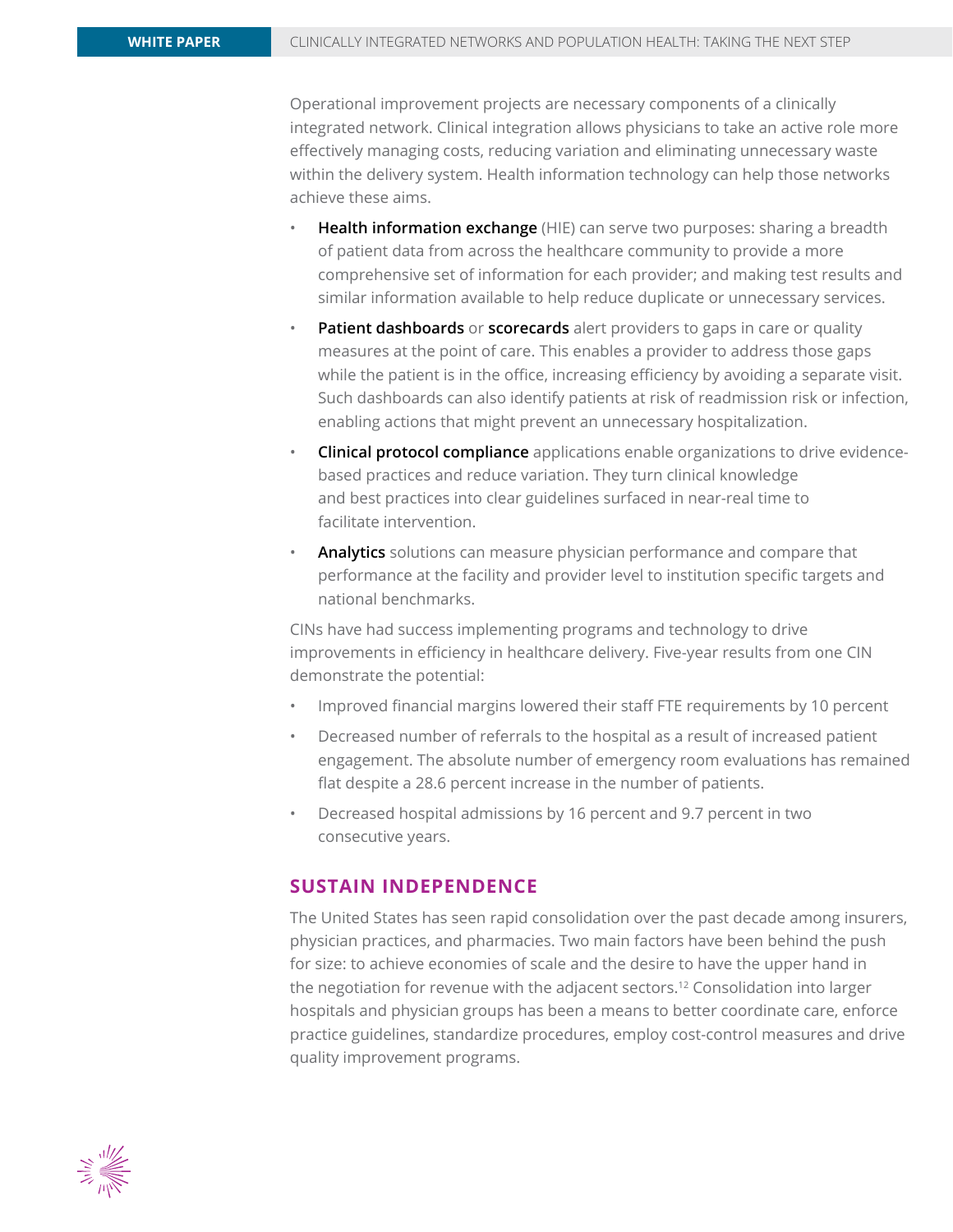While a trend, it's not the preferred choice for all providers. Clinically integrated networks offer an alternative to consolidation, achieving the same aims of care coordination, evidence-based practice, cost control and quality improvement, while maintaining provider independence.

- **Health information exchange** (HIE) accumulates and communicates patient data from across the healthcare community in a standard format; this can help sustain provider independence as it enables them to remain on their own EMR without having to switch to one mandated by an integrated delivery network.
- **Data aggregation platforms** can collect data from the disparate systems of independent providers, bringing it together for multiple uses. The most robust solutions aggregate, in near real-time, clinical and financial data from across the care continuum.

## **Manage utilization and health of populations**

Population health is embodied by healthcare organizations working in a coordinated manner to improve the overall health of a defined set of patients across the care community, under a risk bearing financial arrangement. The goals of population health management are to improve the health of patients and to reduce costs by aligning the economic incentives for care delivery and utilization among the patient, provider and payer.

Because of their organizational relationship, and the sharing of data and initiatives to drive better outcomes and lower total cost of care, CINs are well-positioned to engage in population health, contracting with payers and employers.

Clinically integrated networks must address the challenges of managing an assigned population:

- Collecting and distributing needed data across the healthcare community
- Understanding the clinical and financial risk within an assigned population
- Managing contracts with payers and providers
- Managing utilization
- Coordinating care across care teams
- Ensuring quality and patient safety
- Engaging providers in a new way of delivering care
- Engaging patients in their own care

Although hospitals and physicians have invested in electronic medical records (EMRs), the demands of population health require investment in health information technology that complements EMRs to address patient activity that falls outside the four walls of their institutions. EMRs are designed for single-patient interactions with a physician or nurse, in a hospital or office. Accountable care and value-based reimbursement demand systems that manage health across populations outside of episodic care in clinical settings. Organizations need comprehensive health histories rather than just records of these healthcare episodes and need information at the point of care to help make effective clinical decisions;

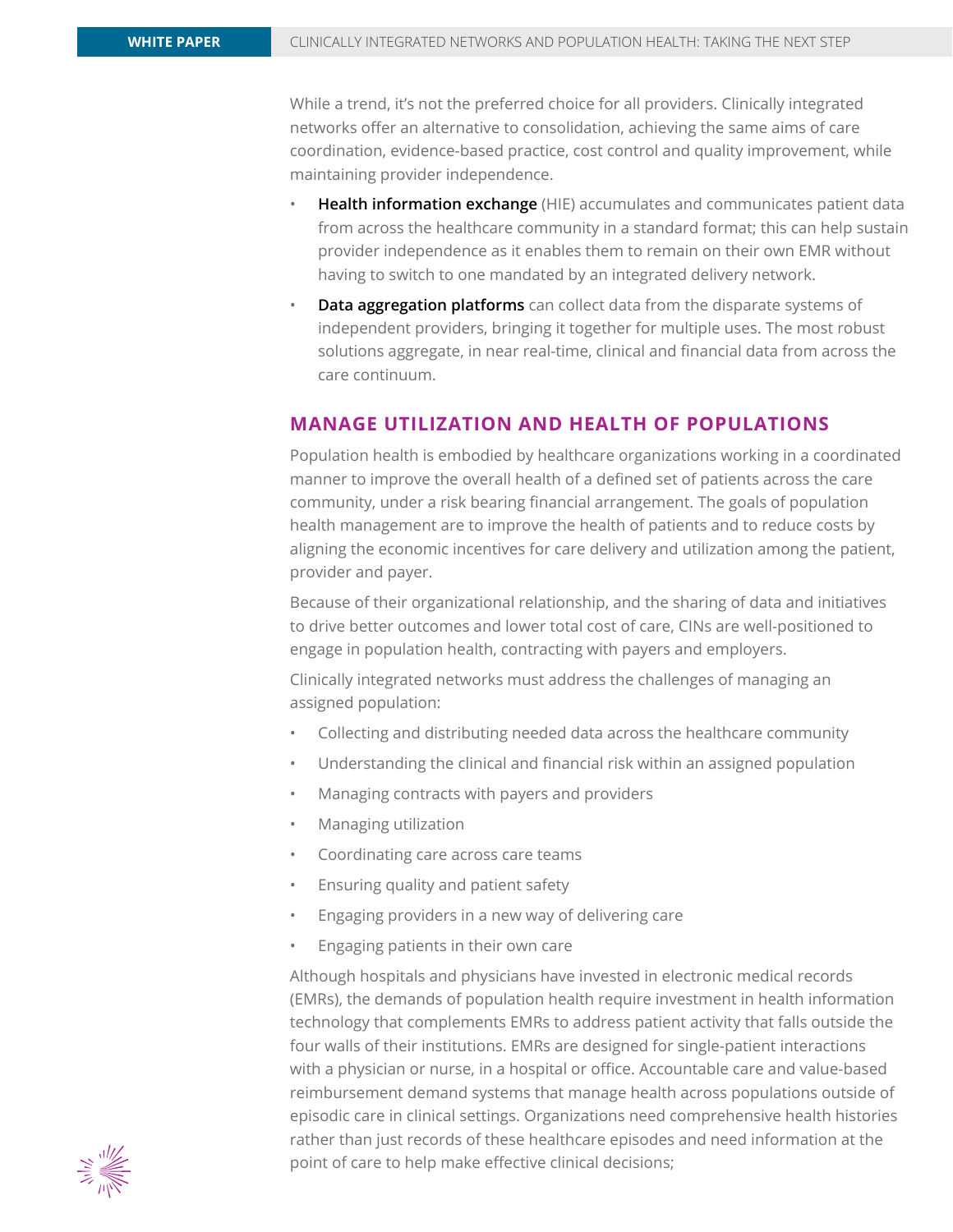Organizations need four key capabilities to deliver effective population health management—data control, healthcare analytics, care coordination and management, and wellness and patient engagement—capabilities not found in EMRs. Data control aggregates and manages data from across the community to make information accessible where and when you need it. Healthcare analytics deliver the business and clinical intelligence to generate insights and drive better decisions. Care coordination and management solutions enable care team collaboration and increased patient compliance that drive improved outcomes for patient populations. Wellness and patient engagement solutions help organizations promote healthier lifestyles for the patients in their population. Such solutions help organizations meet the Institute of Healthcare Improvement's Triple Aim Initiative – improving the patient experience of care, improving the health of populations and reducing the per capita cost of healthcare. True population health solutions enable your teams to deliver the appropriate care to patients through effective coordination and patient engagement, improving outcomes and financial results.

- **Health information exchange** collects and communicates patient and population data from across the care continuum. Bringing information together into a transactional clinical data repository resolves the gaps in patient data and provides clinicians the information they need to deliver appropriate patient care.
- **Data aggregation** solutions bring together patient data from disparate sources, transform the data into a consistent and meaningful format, and store that data it in a repository for convenient access. Advanced aggregation solutions deliver prebuilt interfaces for a breadth of systems, provide sophisticated data normalization and terminology mapping, and easily combine both claims and clinical data. As a result, you can achieve the goal of the comprehensive, longitudinal view of each patient, in an assigned population, that enables the best decision making possible

Aggregation platforms transform the delivery of care through the strategic use of data, delivering timely information to your providers within their workflows at the point of care, and powering rich analytics to deliver deep insights into individual patients, populations and performance; to predict outcomes; and to rapidly identify the actions needed for improvement.

- **[Identity and access management](http://www.caradigm.com/en-us/solutions-for-population-health/identity-and-access-management/)** (IAM) solutions address the operational challenges of access to clinical applications while protecting organizations from increasing security and compliance risk by safeguarding access to patient health information. IAM solutions offers provisioning, single sign-on, clinical application integration and context management.
- **Risk stratification** solutions help organizations understand the predicted costs and savings opportunities for a population and stratify patients—by risk, utilization, cost, patient motivation and guideline/medication compliance. They also identify movers—those patients predicted to experience major changes in health in the next 12 months; and identify drivers of future risk—conditions and complications to target with interventions and personalized care plans. In doing so, risk stratification helps organizations better allocate resources and attention, identify opportunities for cost reduction and measure performance, and achieve the highest return on intervention.